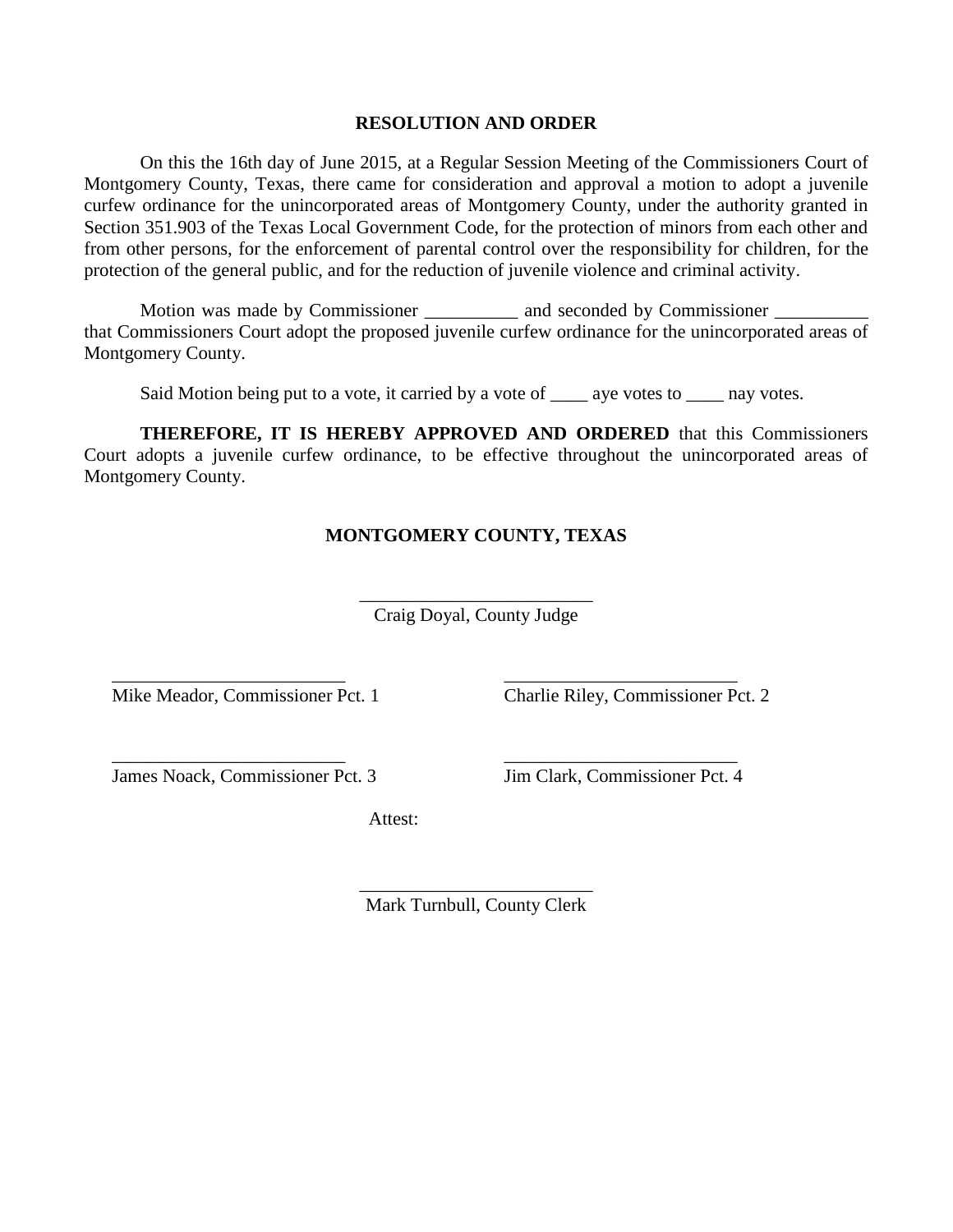| <b>State of Texas</b> |  |
|-----------------------|--|
|                       |  |
| County of Montgomery  |  |

## Juvenile Curfew Ordinance

An ordinance of the Commissioners Court of Montgomery County, Texas, establishing curfew hours for persons under the age of seventeen (17) years. Providing it is an offense for a parent or guardian to knowingly permit a minor to violate the curfew hours established herein; providing it is an offense for an owner, operator, or employee of an establishment to allow a minor to remain on the premises of the establishment in violation of the curfew hours; providing defenses; providing a fine not to exceed five hundred dollars (\$500.00) upon conviction of a violation of this ordinance; providing that any ordinance in conflict herein is expressly repealed; providing a savings clause; effective date and expiration.

\*\*\*\*\*\*\*\*\*\*\*\*\*\*\*\*\*\*\*\*\*\*\*\*\*\*\*\*\*\*\*\*\*\*\*\*\*\*\*\*\*\*\*\*\*\*\*\*\*\*\*\*\*\*

WHEREAS, the Commissioners Court of Montgomery County, Texas, has determined that there has been an increase in juvenile violence, juvenile gang activity, and crime committed by persons under the age of seventeen (17) years in Montgomery County, Texas, and;

WHEREAS, due to the lack of maturity and experience, persons under the age of seventeen (17) years are particularly susceptible to participate in unlawful and gang related activities and to be victims of older perpetrators of crime; and

WHEREAS, Montgomery County desires to provide for the protection of minors from each other and from other persons, for the enforcement of parental control over the responsibility for children, for the protection of the general public, and for the reduction of juvenile violence and criminal activity; and

WHEREAS, a curfew applicable to persons under the age of seventeen ( 17) years will be in the interest of public health, safety, and the general welfare and will diminish the undesirable impact of such conduct on the citizens of Montgomery County, Texas:

It is therefore, ORDERED that Commissioners Court does hereby enact and adopt this juvenile curfew ordinance as allowed by Texas Local Government Code § 351.903.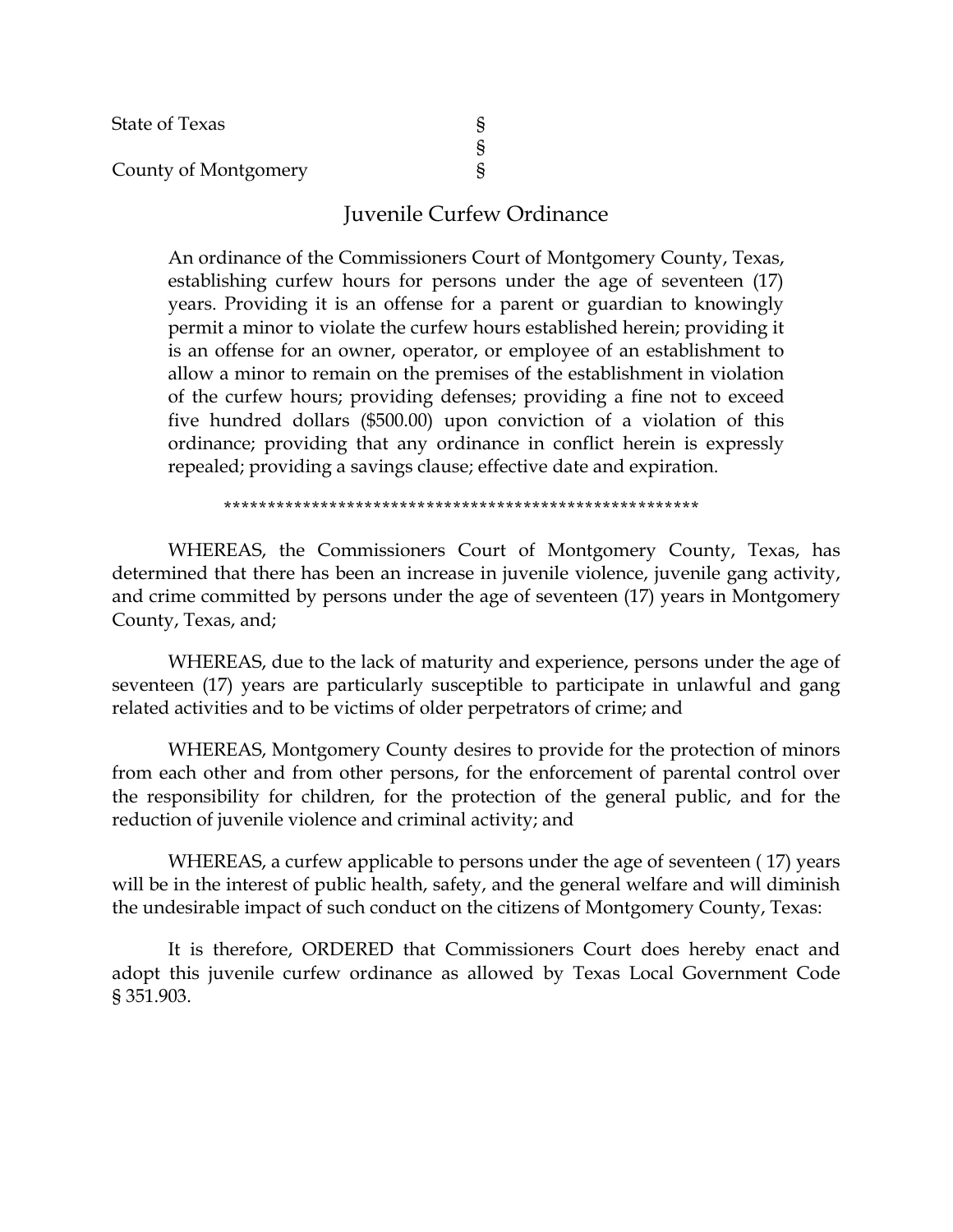## ARTICLE 1 CURFEW HOURS FOR MINORS

Section 1-1. Definitions.

In this Article:

- (a) *Curfew hours* means 12:01 a.m. until 6:00 a.m. every day of the week, Monday through Sunday.
- (b) *Civic organization* means a non-profit corporation or association formed for the use, benefit, and enjoyment of its members to achieve religious, recreational, charitable, municipal, and/or educational pursuits.
- (c) *Emergency* means an unforeseen combination of circumstances or the resulting state that calls for immediate action. The term includes, but is not limited to, a fire, a natural disaster, an automobile accident, or any situation requiring immediate action to prevent serious bodily injury or loss of life.
- (d) *Establishment* means any privately-owned place of business operated for a profit to which the public is invited, including but not limited to any place of amusement or entertainment.
- (e) *Guardian* means:
	- (1) A person who, under court order, is the guardian of the person of a minor, and
	- (2) A public or private agency with whom a minor has been placed by a court.
- (f) *Minor* means any person under seventeen (17) years of age.
- (g) *Operator* means any individual, firm, association, partnership, or corporation operating, managing, or conducting any establishment. The term includes the members or partners of an association or partnership and the officers of a corporation.
- (h) *Parent* means a person who is:
	- (1) A natural parent, adoptive parent, or step-parent of another person; or

(2) At least eighteen (18) years of age and authorized by a parent or guardian to have the care and custody of a minor.

(i) *Public place* means any place to which the public or a substantial group of the public has access and includes, but is not limited to streets, highways, and the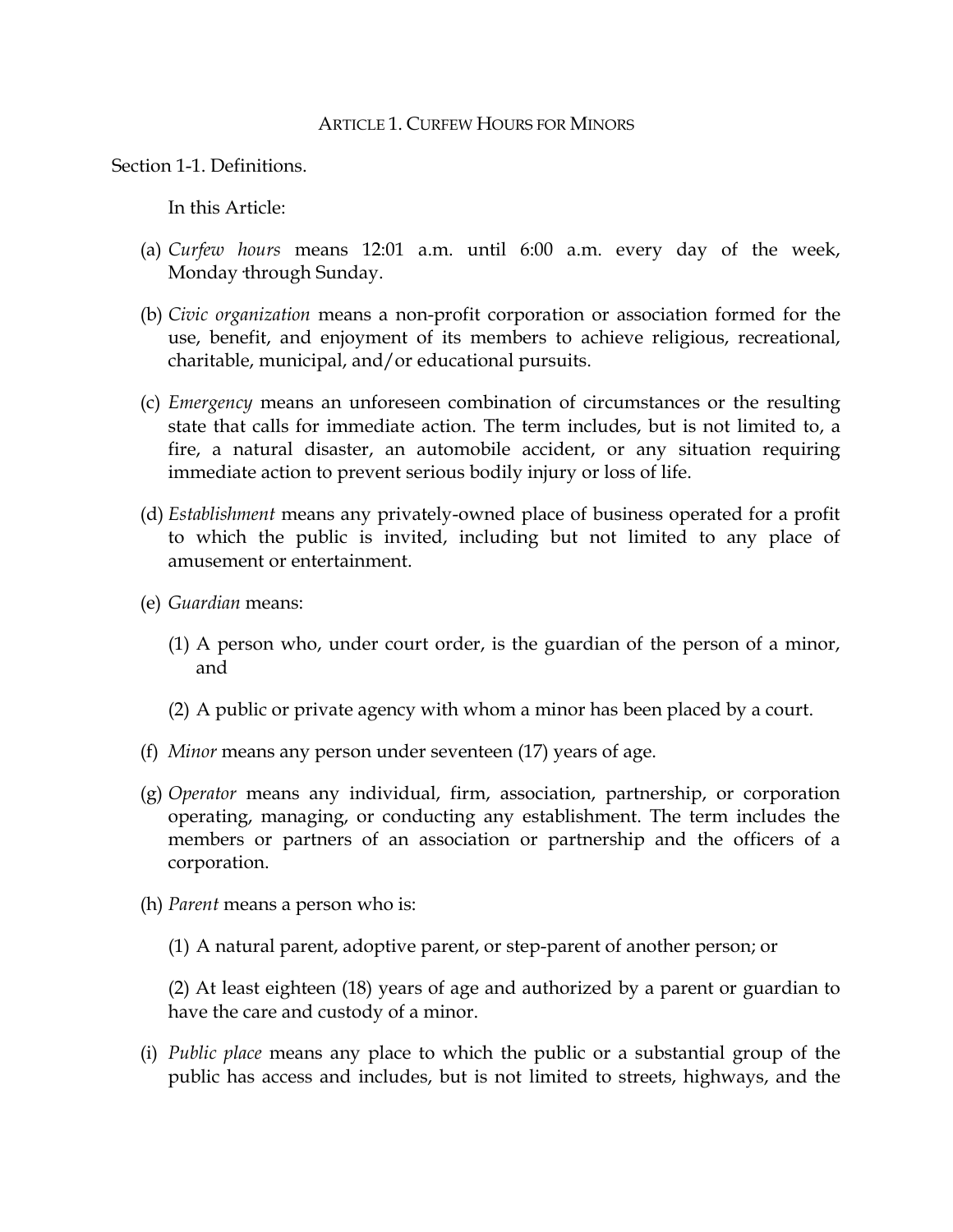common areas of schools, hospitals, apartment buildings, office buildings, transport facilities, and shops.

- (j) *Remain* means to:
	- (1) Linger or stay; or
	- (2) Fail to leave premises when requested to do so by a police officer or the owner, operator, or other person in control of the premises.
- (k) *Serious bodily injury* means bodily injury that creates a substantial risk of death or that causes death, serious permanent disfigurement, or protracted loss or impairment of the function of any bodily member or organ.

Section 1-2. Offenses.

- (a) A minor commits an offense if he remains in any public place or on the premises of any establishment within the unincorporated areas of the county during curfew hours.
- (b) A parent or guardian of a minor commits an offense if he or she knowingly permits, or by insufficient control allows, the minor to remain in any public place or on the premises of any establishment within the unincorporated areas of the county during curfew hours.
- (c) The owner, operator, or any employee of an establishment within the unincorporated areas of the county commits an offense if he knowingly allows a minor to remain upon the premises of the establishment during curfew hours.

Section 1-3. Defenses.

- (a) It is a defense to prosecution under Section 1-2 that the minor was:
	- (1) Accompanied by the minor's parent or guardian;
	- (2) On an errand at the direction of the minor's parent or guardian, without any detour or stop;
	- (3) In a motor vehicle involved in interstate travel;
	- (4) Engaged in an employment activity, or going to or returning home from an employment activity, without any detour or stop;
	- (5) Involved in an emergency;
	- (6) On the sidewalk abutting the minor's residence or abutting the residence of a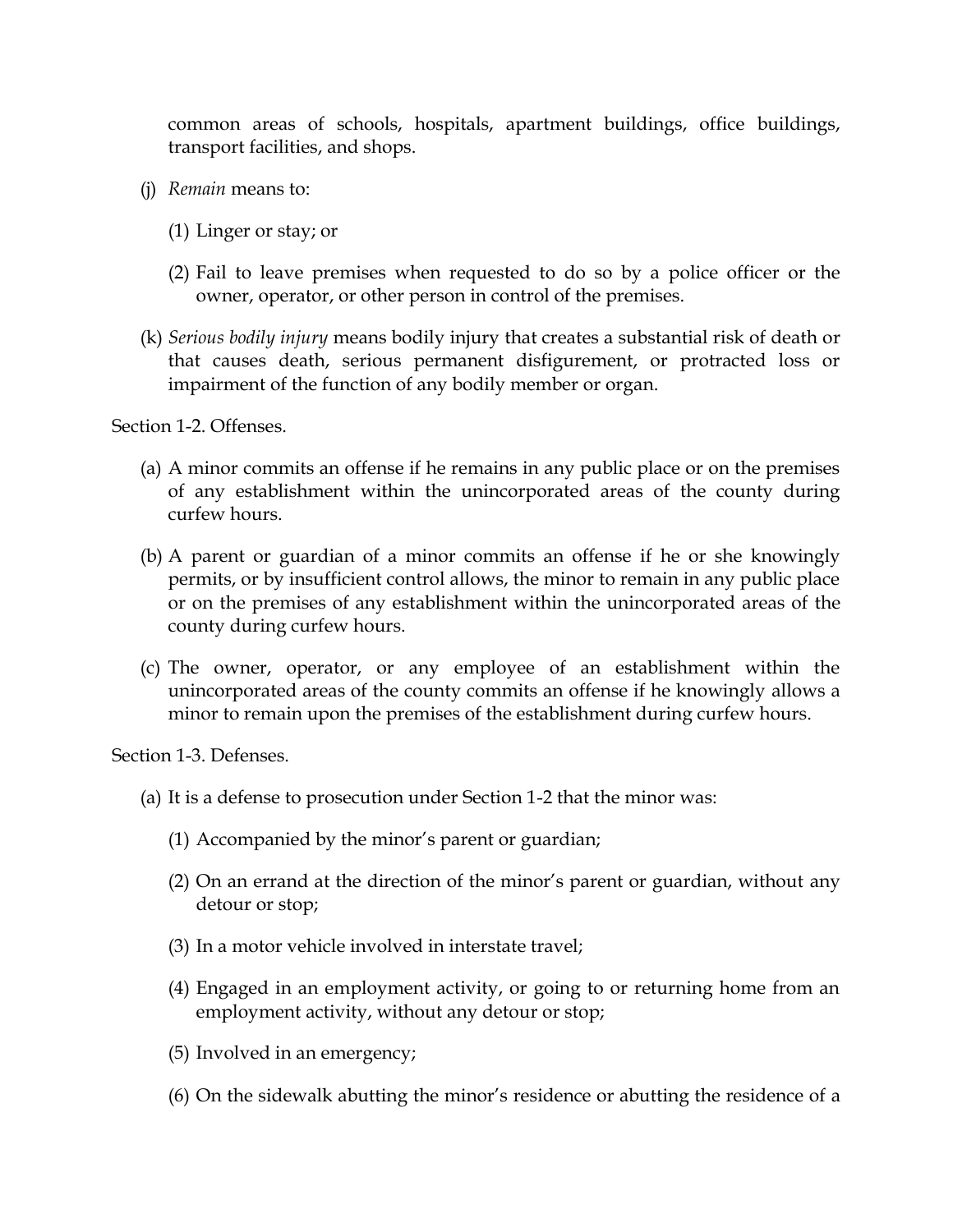next-door neighbor if the neighbor did not complain to the police department about the minor's presence;

- (7) Attending an official school, religious, or other recreational activity supervised by adults and sponsored by Montgomery County, a civic organization, or another similar entity that takes responsibility for the minor, or going to or returning home from, without any detour or stop, an official school, religious, or other recreational activity supervised by adults and sponsored by Montgomery County, a civic organization, or another similar entity that takes responsibility for the minor;
- (8) Exercising First Amendment rights protected by the United States Constitution, such as the free exercise of religion, freedom of speech, and the right of assembly; and
- (9) Married, had been married, or had disabilities of minority removed in accordance with Chapter 31 of the Texas Family Code.
- (b) It is a defense to prosecution under Section 1-2 (c) that the owner, operator, or employee of an establishment promptly notified the Montgomery County Sheriff's Department, or the appropriate Constable's office, that a minor was present on the premises of the establishment during curfew hours and refused to leave.

Section 1-4. Enforcement.

Before taking any enforcement action under this section, a police officer shall ask the apparent offender's age and reason for being in the public place. The officer shall not issue a citation or make an arrest under this section unless the officer reasonably believes that an offense has occurred and that, based on any response and other circumstances, no defense in Section 1-3 is present.

Section 1-5. Penalties.

- (a) A person who violates a provision of this chapter is guilty of a separate offense for each day or part of a day during which the violation is committed, continued, or permitted. Each offense, upon conviction, is punishable by a fine not to exceed five hundred dollars (\$500).
- (b) When required by Section 51.08 of the Texas Family Code, as amended, the justice courts shall waive original jurisdiction over a minor who violates Section 1-2 of this Article and shall refer the minor to juvenile court.

Section 2. All ordinances or parts of ordinances inconsistent with the terms of this ordinance are hereby repealed; provided however, that such repeal shall be only to the